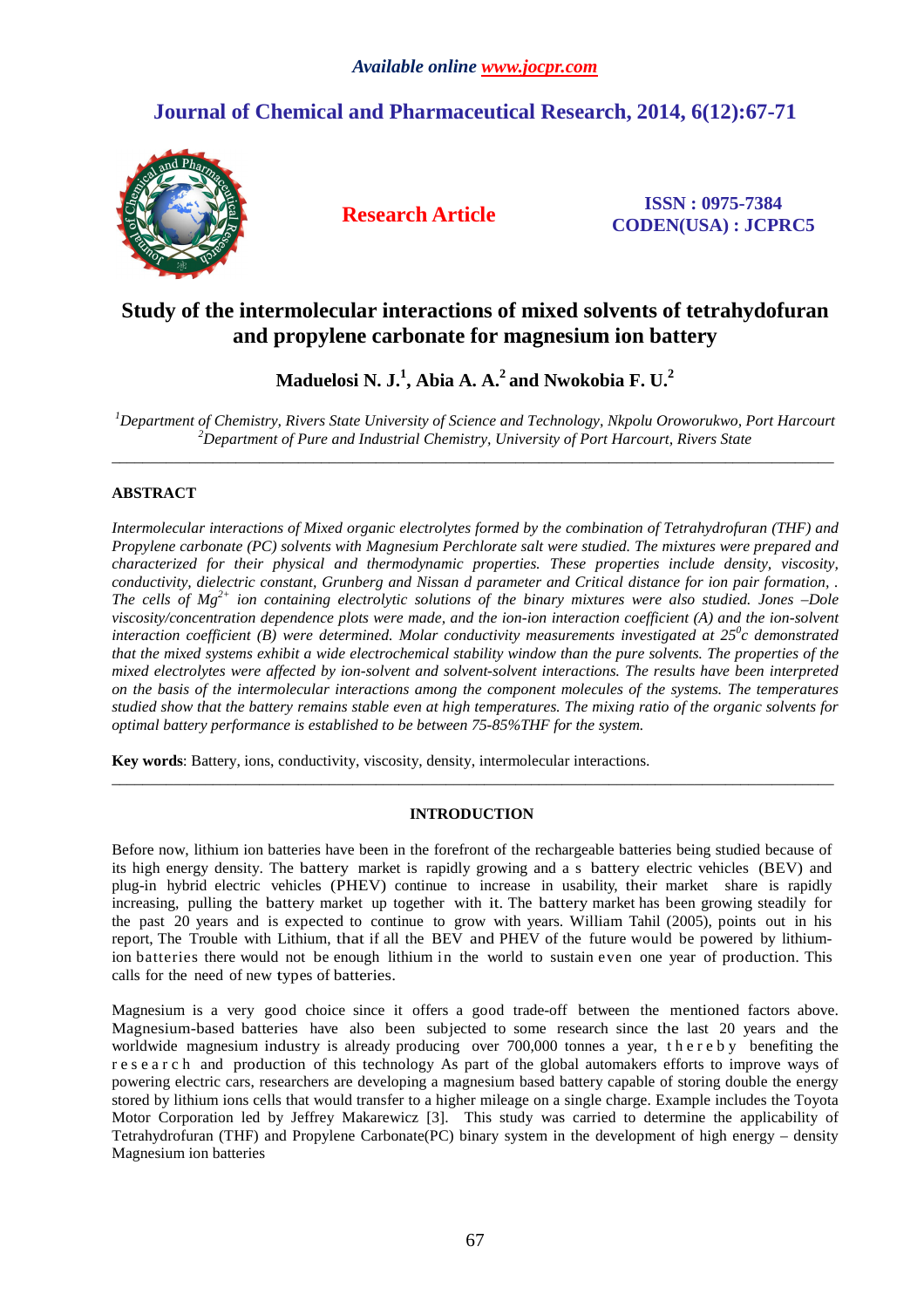The parameters studied include, Density, Viscosity, Conductivity, Dielectric constant, Critical Distance, D – parameter, and Electrochemical Cell Voltage

*\_\_\_\_\_\_\_\_\_\_\_\_\_\_\_\_\_\_\_\_\_\_\_\_\_\_\_\_\_\_\_\_\_\_\_\_\_\_\_\_\_\_\_\_\_\_\_\_\_\_\_\_\_\_\_\_\_\_\_\_\_\_\_\_\_\_\_\_\_\_\_\_\_\_\_\_\_\_*

### **EXPERIMENTAL SECTION**

 **Materials :** The solvents, Propylene Carbonate(PC) (99.5%) and Tetrahydrofuran (THF)(99.5%) (BDH chemicals Ltd, Poole, England), and the salt, Magnesium Perchlorate (Mg(CIO<sub>4</sub>)<sub>2</sub>) dried (99%) (May and Baker Ltd, Dagenham, England) were all obtained commercially.

**Sample preparations:** Binary mixtures of THF/PC were prepared in varying proportions of 100%, 85%, 75%,50%, 25%, 15% and 0% of THF, corresponding to mole fractions of 1, 0.856, 0.759, 0.513, 0.259, 0.157 and 0 of THF. The working temperatures were 25, 40, 50, 60, 70°C . 0.1M, 1.0M and 2.0M of  $Mg(CIO<sub>4</sub>)<sub>2</sub>$  solutions of the binary system were also prepared. The weightings were done on Adam AAA electronic balance with a precision of  $\pm 0.001$ g.

## **RESULTS**

### **Table 1:Calculated Mole Fractions Of THF/PC System**

| $\%$ THF | $X_1$ (THF) | $X_2(PC)$ |
|----------|-------------|-----------|
| 100      | 1.000       | 0.000     |
| 85       | 0.856       | 0.144     |
| 75       | 0.759       | 0.241     |
| 50       | 0.513       | 0.487     |
| 25       | 0.259       | 0.741     |
| 15       | 0.157       | 0.843     |
|          | 0.000       | 1.000     |

**Table 2: Densities, ρ,(g/cm<sup>3</sup> ) of pure and mixed solvents of THF & PC** 

| $%$ THF | Density at $25^{\circ}$ C | Density at $40^{\circ}$ C | Density at $50^{\circ}$ C | Density at $60^{\circ}$ C | Density at $70^{\circ}$ C |
|---------|---------------------------|---------------------------|---------------------------|---------------------------|---------------------------|
| 100     | 0.891                     | 0.861                     | 0.859                     | 0.855                     | 0.845                     |
| 85      | 0.899                     | 0.881                     | 0.873                     | 0.865                     | 0.849                     |
| 75      | 0.926                     | 0.900                     | 0.894                     | 0.887                     | 0.870                     |
| 50      | 0.954                     | 0.940                     | 0.933                     | 0.927                     | 0.911                     |
| 25      | 0.991                     | 0.980                     | 0.976                     | 0.974                     | 0.960                     |
| 15      | 1.005                     | 0.986                     | 0.983                     | 0.980                     | 0.970                     |
|         | 1.198                     | 1.022                     | 1.016                     | 1.009                     | 1.001                     |

**Table 3: Viscosity (cP) of pure and mixed solvents of THF and PC at 25<sup>0</sup>C** 

| % THF | Viscosity (cP) at $25^{\circ}$ C |
|-------|----------------------------------|
| 100   | 0.420                            |
| 85    | 0.976                            |
| 75    | 1.097                            |
| 50    | 1.666                            |
| 25    | 1.785                            |
| 15    | 2.052                            |
|       | 2.50                             |

**Table 4: Conductivity measurement of mixed solvents of THF and PC with salt in Scm<sup>2</sup> mol-1** 

| $\%$ THF | Conductivity $(Scm2 mol-1)(0.1M salt)$ | Conductivity(Scm <sup>2</sup> mol <sup>-1</sup> )(1.0M salt) Conductivity(Scm <sup>2</sup> mol <sup>-1</sup> )(2.0M salt) |      |
|----------|----------------------------------------|---------------------------------------------------------------------------------------------------------------------------|------|
| 100      | 4.1                                    | 9.5                                                                                                                       | 3.45 |
| 85       | 17.0                                   | 9.3                                                                                                                       | 4.75 |
| 75       | 15.0                                   | 11.1                                                                                                                      | 4.35 |
| 50       | 13.0                                   | 7.0                                                                                                                       | 3.95 |
| 25       | 6.0                                    | 3.7                                                                                                                       | 2.60 |
| 15       | 7.0                                    | 2.7                                                                                                                       | 3.35 |
|          | 3.0                                    | 2.6                                                                                                                       | 1.60 |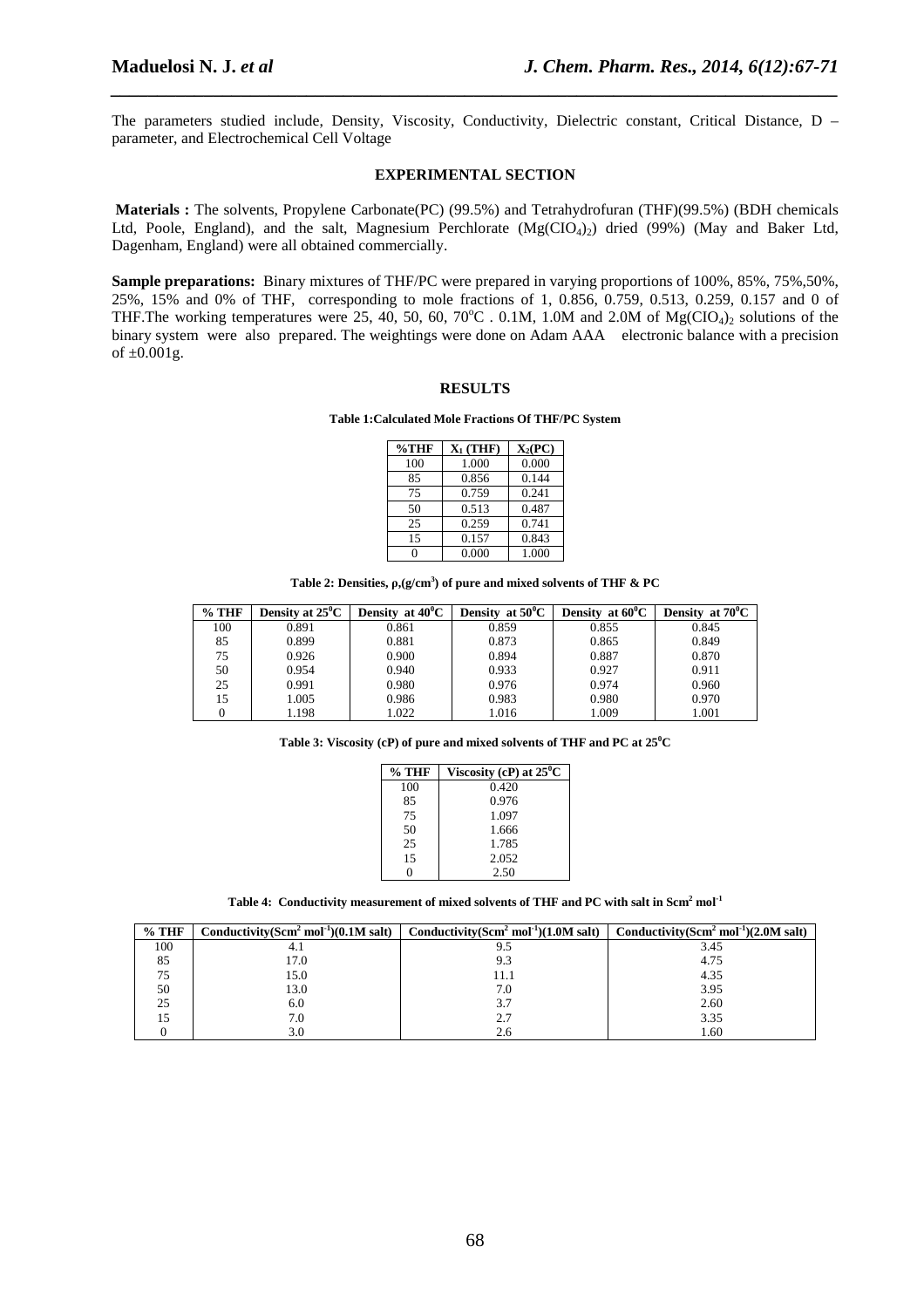| $\%$ THF | Critical distance $(10^{-10}m)$ | Dielectric constant |
|----------|---------------------------------|---------------------|
| 100      | 73.9                            | 7.58                |
| 85       | 34.596                          | 16.193              |
| 75       | 25.5                            | 21.94               |
| 50       | 15.2                            | 36.92               |
| 25       | 11.1                            | 50.65               |
| 15       | 9.935                           | 56.387              |
|          | 86                              | 65                  |

**Table 5: Calculated values of critical Distance and Dielectric constant of THF – PC System** 

*\_\_\_\_\_\_\_\_\_\_\_\_\_\_\_\_\_\_\_\_\_\_\_\_\_\_\_\_\_\_\_\_\_\_\_\_\_\_\_\_\_\_\_\_\_\_\_\_\_\_\_\_\_\_\_\_\_\_\_\_\_\_\_\_\_\_\_\_\_\_\_\_\_\_\_\_\_\_*

|  |  |  | Table 6: Density, $\rho$ , (g/cm <sup>3</sup> ) of THF/PC with 0.1M salt |
|--|--|--|--------------------------------------------------------------------------|
|--|--|--|--------------------------------------------------------------------------|

| $%$ THF | $25^0C$ | $40^0$ C | $50^0C$ | $60^0C$ | $70^0C$ |
|---------|---------|----------|---------|---------|---------|
| 100     | 0.9004  | 0.8751   | 0.8658  | 0.8563  | 0.8399  |
| 85      | 0.9175  | 0.8977   | 0.8899  | 0.8821  | 0.8712  |
| 75      | 0.9345  | 0.9202   | 0.9140  | 0.9078  | 0.9025  |
| 50      | 0.9692  | 0.9584   | 0.9506  | 0.9427  | 0.9402  |
| 25      | 1.0090  | 1.0007   | 0.9932  | 0.9852  | 0.9833  |
| 15      | 1.0242  | 1.0157   | 1.0091  | 1.0023  | 1.0004  |
| 0       | 1.0393  | 1.0306   | 1.0250  | 1.0193  | 1.0175  |

**Table 7: Kinematic Viscosity Measurements of Mixed solvents of 0.1M Mg(ClO4)2 , THF and PC mixture** 

| $%$ THF | $25^0C$ | $40^0$ C | $50^0$ C | $60^0C$ | $70^0C$ |
|---------|---------|----------|----------|---------|---------|
|         |         |          |          |         |         |
| 100     | 0.762   | 0.648    | 0.610    | 0.574   | 0.530   |
| 85      | 1.240   | 0.989    | 0.850    | 0.720   | 0.610   |
| 75      | 1.514   | 1.351    | 1.137    | 0.923   | 0.850   |
| 50      | 5.241   | 3.800    | 2.770    | 1.750   | 1.137   |
| 25      | 8.956   | 6.800    | 5.169    | 4.539   | 2.770   |
| 15      | 10.204  | 8.668    | 7.602    | 6.005   | 5.169   |
|         | 12.402  | 10.398   | 9.705    | 8.015   | 7.602   |

**Table 8:Jones-Dole A and B Coefficients for the system THF/PC with the various Salt Concentrations** 

| $\%$ THF | A     | в        |
|----------|-------|----------|
| 100      | 5.066 | 14.63    |
| 85       | 2.792 | 7.414    |
| 75       | 1.717 | 7.816    |
| 50       | 5.225 | 0.859    |
| 25       | 14.18 | $-4.236$ |
| 15       | 14.59 | $-4.822$ |
| 0        | 15.38 | $-6.093$ |
|          |       |          |

**Table 9: Cell Voltages for Mg(ClO4)2, (THF-PC) Concentration Cell** 

| % THF | $E_{cell}$ (Volts) |
|-------|--------------------|
| 100   | 0.40               |
| 85    | 0.86               |
| 75    | 0.63               |
| 50    | 0.31               |
| 25    | 0.29               |
| 15    | 0.27               |
| 0     | 0.28               |

### **DISCUSSION**

### **Density and Viscosity**

The density values increased with decrease in mole fractions of THF for the THF/PC system (Table 2) Density is a measure of solvent- solvent and ion- solvent interactions [17]. The increase in density with mole fraction is as a result of increase in molecular chain, indicating that bulky compounds have been formed. This suggests that geometrical factors, allowing the molecular species to form a more dense structure within the mixture were present. [2, 19] have reported such.

The increase in the viscosity values with decrease in the mole fraction of THF in the THF/PC system indicates formation of higher molecular weight product. This causes the hindrance in the flow of solvent mixture. Similar results have been presented by earlier researchers [7,4].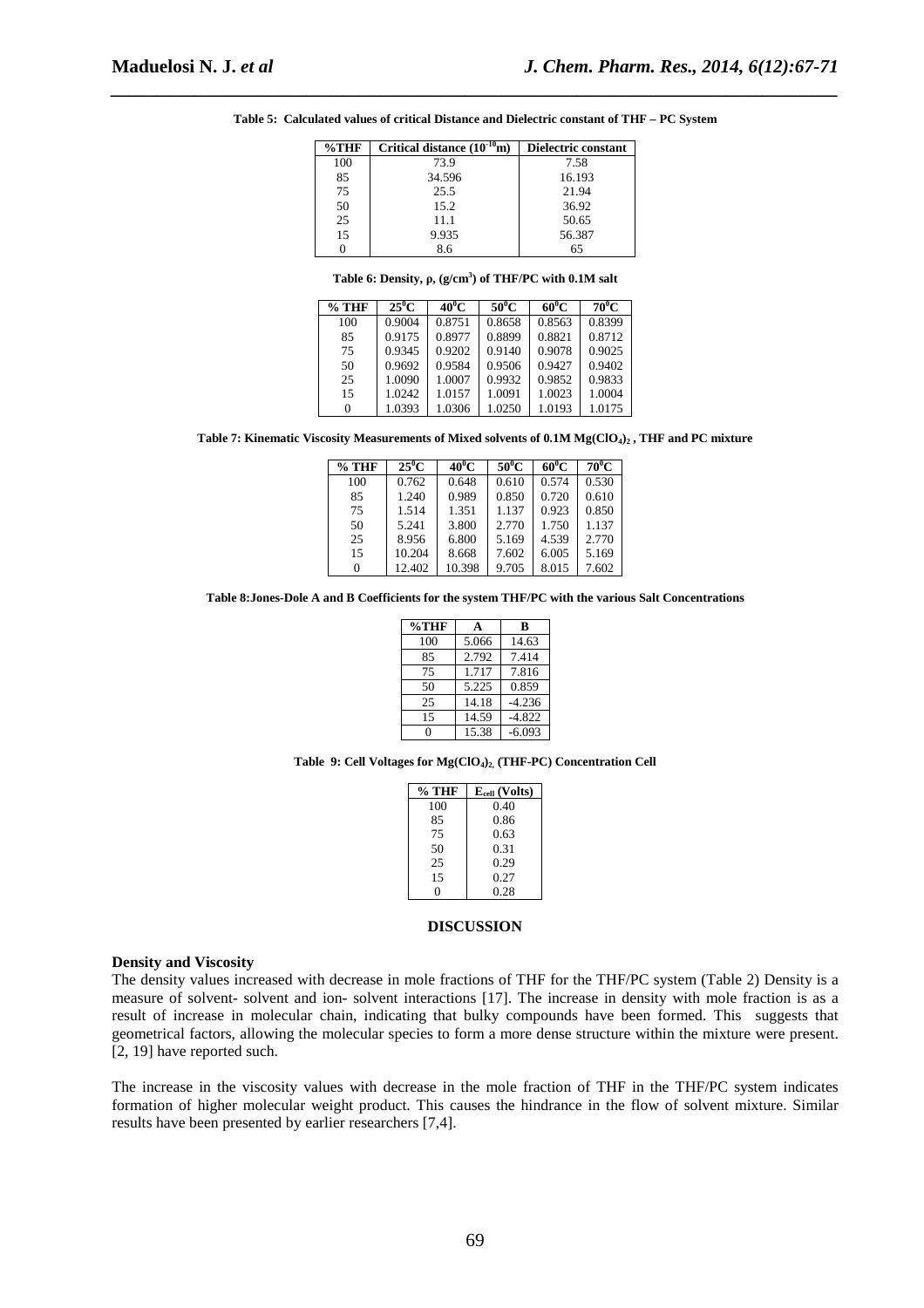On the other hand, the densities and viscosities of the systems with  $Mg(CIO<sub>4</sub>)$  increased with concentration which suggests a moderate strong associative nature in which the solute  $Mg(CLO_4)$  tends to attract the solvent molecules, which indicates an increase in solvent- solvent and solute- solvent interactions which leads to volume shrinkage[17]. When solvated ions migrate within the electrolyte, the drag force applied by the surrounding solvent molecules is measured by solvent viscosity. Thus, in a solvent of lower viscosity, the solvated ions would move more easily in response to an applied electric field, as expressed by the Einstein-Stokes relation . Solvents of low viscosity have always been considered the ideal candidate for electrolyte application; however, their actual use was restricted because most of these solvents have low dielectric constants and cannot dissociate ions effectively enough to prevent ion pairing. The observed decrease in densities and viscosities in tables 2 and 3 with increase in temperature is attributed to greater thermal excitation and reduction of attractive forces between the ions. Similar reports have been made by earlier researchers[12,14].

*\_\_\_\_\_\_\_\_\_\_\_\_\_\_\_\_\_\_\_\_\_\_\_\_\_\_\_\_\_\_\_\_\_\_\_\_\_\_\_\_\_\_\_\_\_\_\_\_\_\_\_\_\_\_\_\_\_\_\_\_\_\_\_\_\_\_\_\_\_\_\_\_\_\_\_\_\_\_*

## **Dielectric Constant (**ε**) and Critical Distant (r):**

The increase in the value of the dielectric constant as the mole fraction is changed is because the dielectric constant of a mixture is just an additive factor. Molecular interactions that affect density and viscosity of a mixture do not have effect on the dielectric constant. The calculated critical distance and dielectric constant values for the 2:1 electrolyte in the systems are shown in table 5. The Critical distance increased in the systems with increase in volume concentration of THF indicating possible ion pair formation.

 In order for a solvated ion to migrate under an electric field, it must be prevented from forming close ion pairs with its counter ions by the solvating solvent. The effectiveness of the solvent molecule in shielding the inter-ionic Coulombic attraction is closely related with its dielectric constant. The critical distance for the ion pair formation r is given by the equation according to Bjerrum's treatment given below, with the hypothesis that ion-pair formation occurs if the inter-ionic distance is smaller than r.

$$
r = \frac{z_i z_j/e^2}{8\varepsilon_0 \varepsilon_r kT}
$$

Where  $z$ ,  $\varepsilon_0$   $\varepsilon_r$ , k, and T are the valence orders of ions, the dielectric constant of vacuum and medium, Boltzmann's constant, and temperature, respectively. Apparently, in a solvent with a higher dielectric constant, ions would have a higher probability of staying free at a given salt concentration and ion association would be less likely to occur. Studies have shown that solvents with dielectric constant in the range 20-40 show extensive ion- pair formation [5]. The attraction between solute and solvent is essentially that of ion-dipole interaction which depends mainly on ion size and polarity of the solvents. The strength of such interaction also depends on the charge and magnitude of the distance between the ion and dipolar molecule.

# **CONDUCTIVITY**

The conductivity of an electrolyte solution depends on the concentration of the ionic species. The results of the conductivity measurements in table 4 .show an increase in molar conductivities with decrease in %THF in the systems. This increase is attributed to both the high dielectric constant of PC a and the low viscosity of THF. The higher the dielectric constant and the lower the viscosity of a solvent, the higher the conductivity of the solution. Such observations have been reported earlier [10,15]. Maximum conductivity is obtained between the 75-85% THF. The results show that ion-solvent and solvent-solvent interactions contribute to the improvement of conductance. Earlier researchers have made such observation [11]. A net increase in ion conductivity is achieved when solvents of varying properties are mixed.

# **Electrochemical Cell Voltage**:

Cell potentials depend on concentration of the solution. The measured electrochemical cell voltage values are shown on table 8. Values suggest the influence of low reversibility of the magnesium electrode/electrolyte ion transfer mechanism because of the passivating oxide layer on the magnesium anode. The values obtained are also attributed to the combined influence of low viscosity of THF and higher dielectric constant of PC. The voltage was highest at 85% of THF.

### **Jones- Doles A and B Coefficients:**

The results of Jones- Doles plots for the binary systems shown in tables show that the A coefficients for the THF/PC system with 0.1M salt were positive for the entire THF fractions (indicating strong electrostatic interaction). The A co-efficient which is a function of solvent properties and the limiting conductivities of ions[8] describes the ion-ion interactions in the system which is minimal in the 25-15%THF .